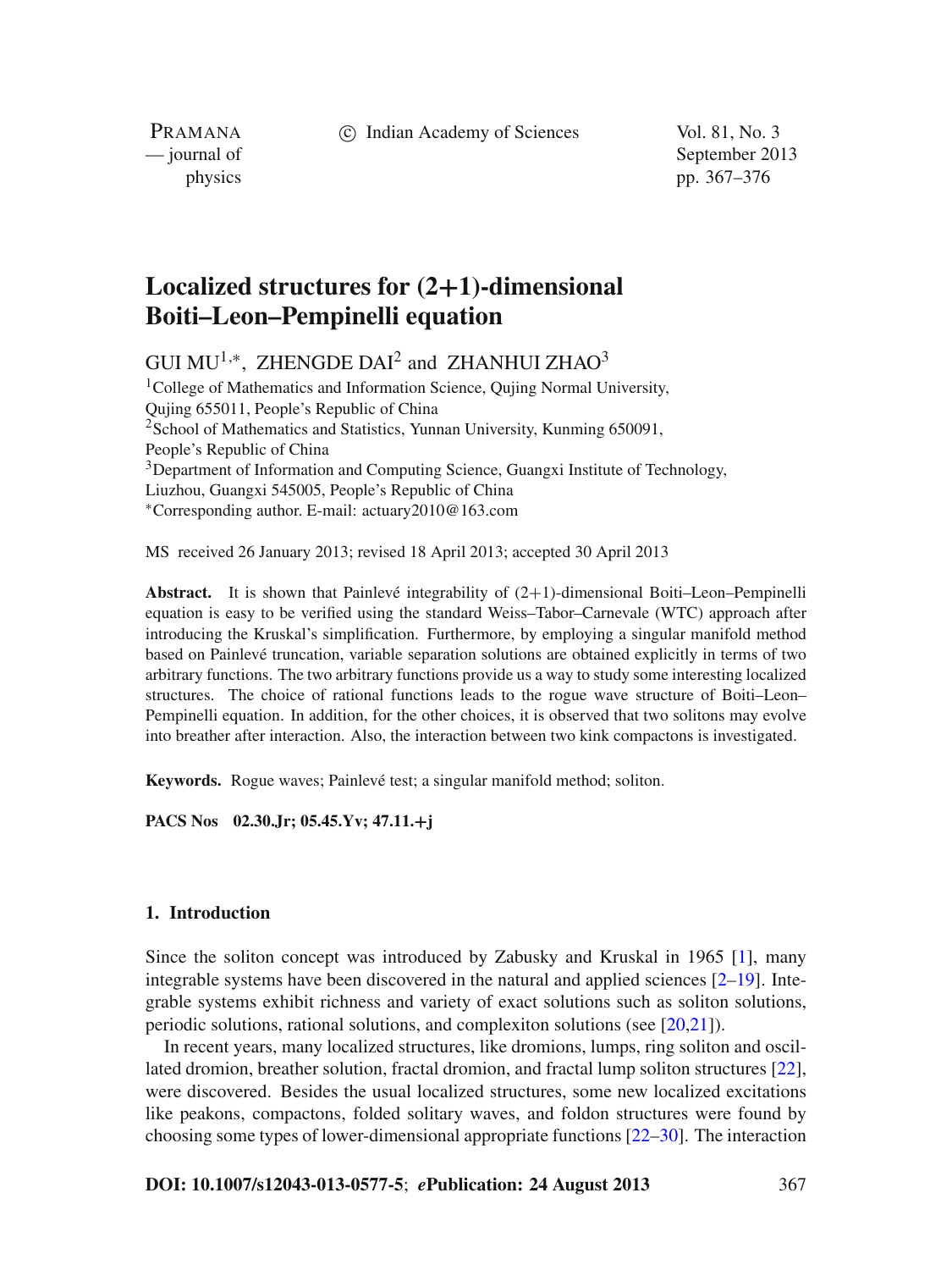properties of peakon–peakon, dromion–dromion, and foldon–foldon interactions have also been investigated [\[23](#page-9-5)[,24\]](#page-9-6). Recently, some novel localized structures referred to as rogue waves solutions  $[25-27]$  $[25-27]$ , have also been studied. In this work, we study rogue waves and novel interactions among multiple kink compactons and solitons in the framework of  $(2+1)$ -dimensional Boiti–Leon–Pempinelli (BLP) equation. The BLP equation is given by [\[31](#page-9-9)]

<span id="page-1-1"></span>
$$
v_t - v_{xx} - 2uv_x = 0, \t\t(1)
$$

$$
u_{yt} - (u^2 - u_x)_{xy} - 2v_{xxx} = 0,
$$
\n(2)

which describes the evolution of the horizontal velocity component of the water waves propagating in the  $x-y$  plane in an infinite narrow channel of constant depth. It is also thought to be a  $(2+1)$ -dimensional generalization of the sinh-Gordon equation. By suitable transformation and reduction [\[31](#page-9-9)[,32](#page-9-10)], BLP equation can be reduced to one-dimensional dispersive long-wave equation, the Burgers or anti-Burgers equation. Additionally, various interesting properties of  $(2+1)$ -dimensional BLP equation have been studied by many authors [\[31](#page-9-9)[–34](#page-9-11)]. For example, the Hamiltonian structure, Lax pair, and Bäcklund transformation have been discussed in [\[31](#page-9-9)]. Besides, the bilinear form of the BLPE is obtained by virtue of the binary Bell polynomials in [\[33](#page-9-12)]. With the help of extended tanh-function method, different kinds of localized coherent structures have been obtained in [\[34](#page-9-11)].

The primary purpose of the work is to explore novel localized structures of BLP equation by using a singular manifold method based on Painlevé truncation. In [§2,](#page-1-0) we carry out the Painlevé analysis to verify the integrability using WTC–Kruskal approach [\[4](#page-8-2)[–7](#page-8-3)]. In [§3,](#page-3-0) we search for variable separation solutions. In [§4,](#page-4-0) we study three types of novel localized structures with the help of arbitrary functions. The conclusions are given in [§5.](#page-8-4)

## <span id="page-1-0"></span>**2. Painlevé test**

In this section, we give out the standard test with the Kruskal's simplification, which is constituted by three steps, the leading order analysis, the resonance determination, and the resonance conditions' verification. According to the standard WTC approach  $[4-7]$  $[4-7]$ , we investigate the general solution of  $(1)$ – $(2)$  of the following form:

<span id="page-1-2"></span>
$$
u = \sum_{j=0}^{\infty} u_j \phi^{(j+\alpha)}, \qquad v = \sum_{j=0}^{\infty} v_j \phi^{(j+\beta)},
$$
 (3)

substituting  $u = u_0 \phi^\alpha$ ,  $v = v_0 \phi^\beta$  into eqs [\(1\)](#page-1-1) and [\(2\)](#page-1-1), and balancing the leading term of  $\phi$ , leads to

$$
\alpha = \beta = -1,\tag{4}
$$

with the condition

<span id="page-1-3"></span>
$$
u_0 = \phi_x, \qquad v_0 = \phi_y. \tag{5}
$$

## 368 *Pramana – J. Phys.***, Vol. 81, No. 3, September 2013**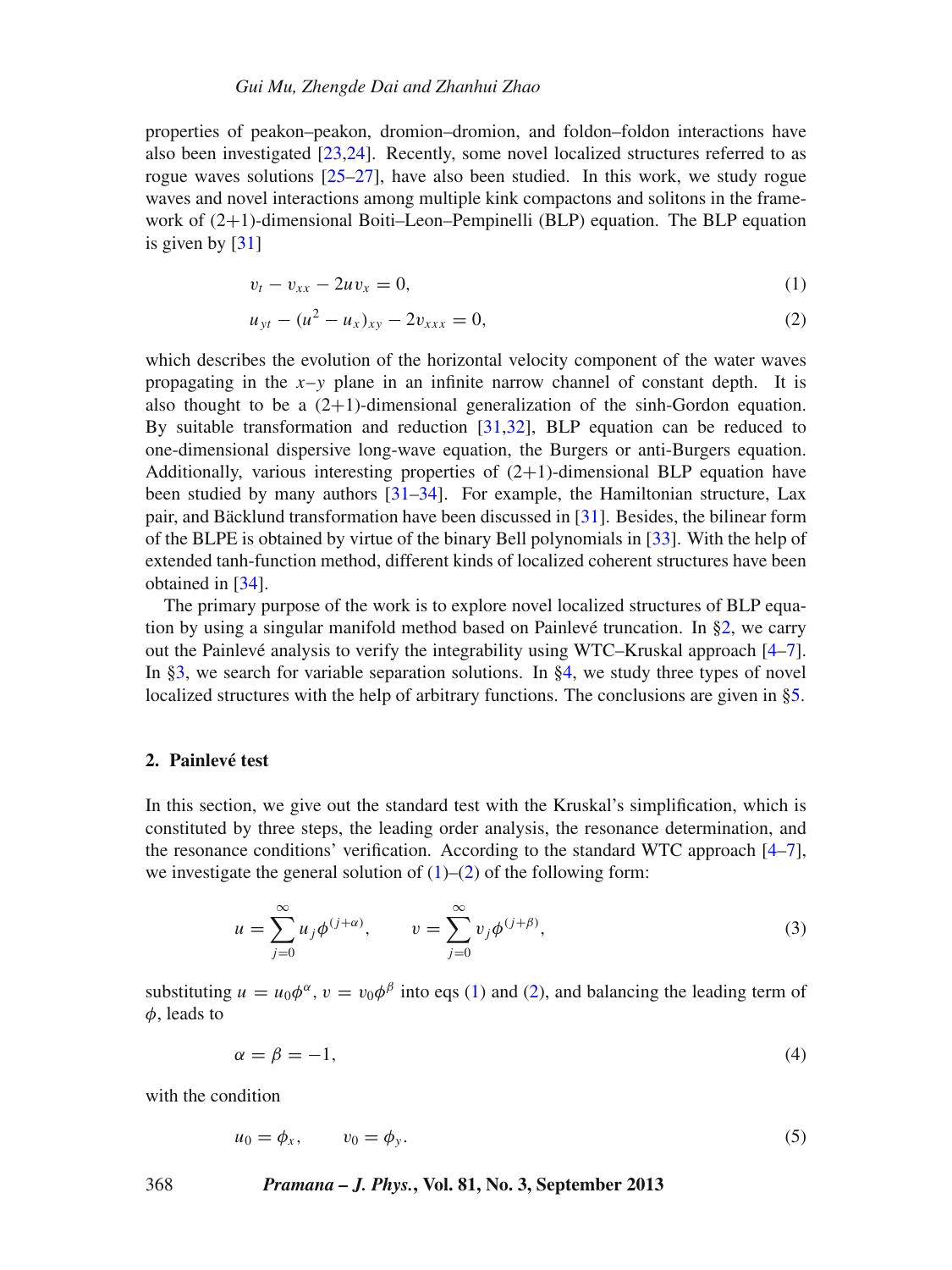Inserting [\(3\)](#page-1-2) into [\(1\)](#page-1-1) and [\(2\)](#page-1-1) and vanishing the coefficients of  $(\phi^{j-3}, \phi^{j-4})$  produce resonances

$$
j = -1, 1, 2, 3, 4.
$$
 (6)

It is noted that the resonance at  $j = -1$  corresponds to the arbitrary singularity manifold  $\phi$ . To verify the resonance conditions, we introduce the Kruskal's simplification

$$
\phi(x, y, t) = x + f(y, t), \qquad u_j = u_j(y, t), \qquad v_j = v_j(y, t), \tag{7}
$$

where  $f(y, t)$  is assumed to be an arbitrary function of y, t. Using this simplification, eq.  $(5)$  is reduced to

$$
u_0 = 1, \qquad v_0 = f_y. \tag{8}
$$

For  $j = 1$ , vanishing the coefficients of  $(\phi^{-2}, \phi^{-3})$  leads to

<span id="page-2-0"></span>
$$
u_1 = \frac{1}{2}f_t,\tag{9}
$$

 $v_1$  is an arbitrary function. Obviously, the resonance condition at  $j = 1$  is satisfied.

For  $j = 2$ , vanishing the coefficients of  $(\phi^{-1}, \phi^{-2})$ , with the help of conclusion [\(9\)](#page-2-0), we have

<span id="page-2-1"></span>
$$
u_2 = \frac{2v_2 - f_{yt}}{2f_y},\tag{10}
$$

where  $v_2$  is an arbitrary function. Thus, the resonance condition at  $j = 2$  holds.

For  $j = 3$ , vanishing the coefficients of  $(\phi^0, \phi^{-1})$ , with the help of the conclusions [\(9\)](#page-2-0) and  $(10)$ , we find that

$$
u_3 = \frac{6v_3 - v_{1t}}{2f_y},\tag{11}
$$

where  $v_3$  is an arbitrary function. Similarly, the resonance condition at  $j = 3$  is identically satisfied.

For  $j = 4$ , vanishing the coefficients of  $(\phi^1, \phi^0)$ , with the help of the previous condition, it reads that

$$
u_4 = -\frac{1}{2} \frac{v_{2t} f_y - 12 v_4 f_y + v_2 f_{yt} - 2v_2^2}{f_y^2},
$$
\n(12)

where  $v_4$  is an arbitrary function. As a result, the resonance conditions at  $j = 4$  is also satisfied. This shows that  $(2+1)$ -dimensional BLP equation can pass Painlevé test. This is in agreement with the modification of the Painlevé test of Garagash [\[39](#page-9-13)].

*Pramana – J. Phys.***, Vol. 81, No. 3, September 2013** 369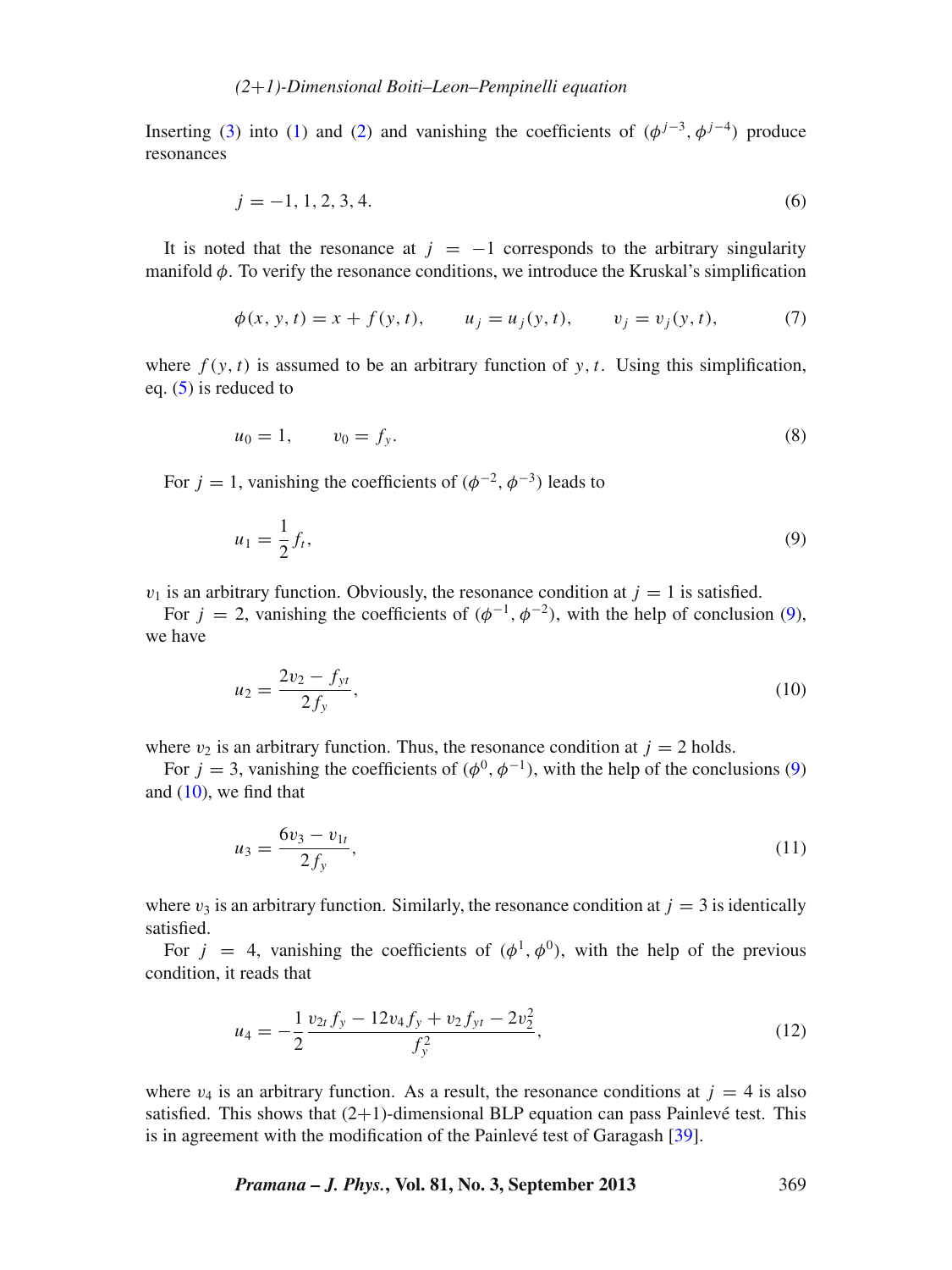## <span id="page-3-0"></span>**3. Variable separation solutions**

In this section, we concentrate on seeking for variable separation solutions of  $(2+1)$ dimensional BLP equation. To this end, we truncate the Laurent series of  $(2+1)$ dimensional BLP equation at the constant level term, and we obtain the following Bäcklund transformation:

<span id="page-3-1"></span>
$$
u = \frac{u_0}{\phi} + u_1, \qquad v = \frac{v_0}{\phi} + v_1.
$$
 (13)

Following general procedure, we consider a seed solution

<span id="page-3-2"></span>
$$
u_1 = u_1(x, t), \qquad v_1 = 0. \tag{14}
$$

Now, inserting eq.  $(13)$  with the seed solution  $(14)$  into  $(1)$  and  $(2)$ , then vanishing the coefficients of  $(\phi^{-3}, \phi^{-4})$ , we have

$$
v_0 \phi_x^2 - u_0 v_0 \phi_x = 0, \tag{15}
$$

$$
-6u_0\phi_x^2\phi_y + 12v_0\phi_x^3 - 6u_0^2\phi_y\phi_x = 0.
$$
 (16)

Solving the above system, we obtain the leading-order coefficients  $u_0, v_0$  in agreement with [\(5\)](#page-1-3). Subsequently, equating the coefficients of  $(\phi^{-2}, \phi^{-3})$  to zero we get

$$
-v_0\phi_t - 2u_0v_{0x} + v_0\phi_{xx} + 2v_{0x}\phi_x + 2u_1v_0\phi_x = 0,
$$
\n(17)  
\n
$$
2u_0\phi_{xx}\phi_y - 12v_0\phi_x\phi_{xx} + 2u_0\phi_y\phi_t + 2u_0_y\phi_x^2 - 12v_{0x}\phi_x^2 + 4u_{0x}\phi_x\phi_y
$$
\n
$$
-4u_1u_0\phi_x\phi_y + 4u_0\phi_x\phi_{yx} + 4u_0\phi_yu_{0x} + 2u_0^2\phi_{yx} + 4u_0yu_0\phi_x = 0.
$$
\n(18)

With eq. [\(5\)](#page-1-3), the above set of overdetermined system of equations can be consistently solved as follows:

$$
u_1(x,t) = \frac{\phi_{1t} + \phi_{2t} - \phi_{1xx}}{2\phi_{1x}}, \qquad \phi = \phi_1(x,t) + \phi_2(y,t). \tag{19}
$$

Next, from the coefficients of  $(\phi^{-1}, \phi^{-2})$ , we have

$$
v_{0t} - v_{0xx} - 2u_1v_{0x} = 0,
$$
\n
$$
(20)
$$
\n
$$
2v_0\phi_{xxx} - u_{0y}\phi_t - u_{0t}\phi_y - 2u_{0y}u_{0x} + 6v_{0x}\phi_{0xx} - u_{0y}\phi_{xx} - u_0\phi_{yt}
$$
\n
$$
+ 6v_{0xx}\phi_x + 2u_1u_{0x}\phi_y + 2u_1u_{0y}\phi_x - u_0\phi_{yxx} + 2u_0\phi_yu_{1x} - 2u_{0yx}\phi_x
$$
\n
$$
- 2u_{0x}\phi_{yx} + 2u_1u_0\phi_{yx} - u_{0xx}\phi_y - 2u_0u_{0yx} = 0.
$$
\n
$$
(21)
$$

The compatibility condition of the above equations is that  $\phi_2$  should only be a function of the variable *y*

$$
\phi_2 = \phi_2(y). \tag{22}
$$

On the above conditions, it is easily found that the coefficients ( $\phi^0$ ,  $\phi^{-1}$ )

$$
-2v_{0xxx} + u_{0yt} + u_{0yxx} - 2u_1u_{0yx} - 2u_{0y}u_{1x} = 0
$$
\n(23)

370 *Pramana – J. Phys.***, Vol. 81, No. 3, September 2013**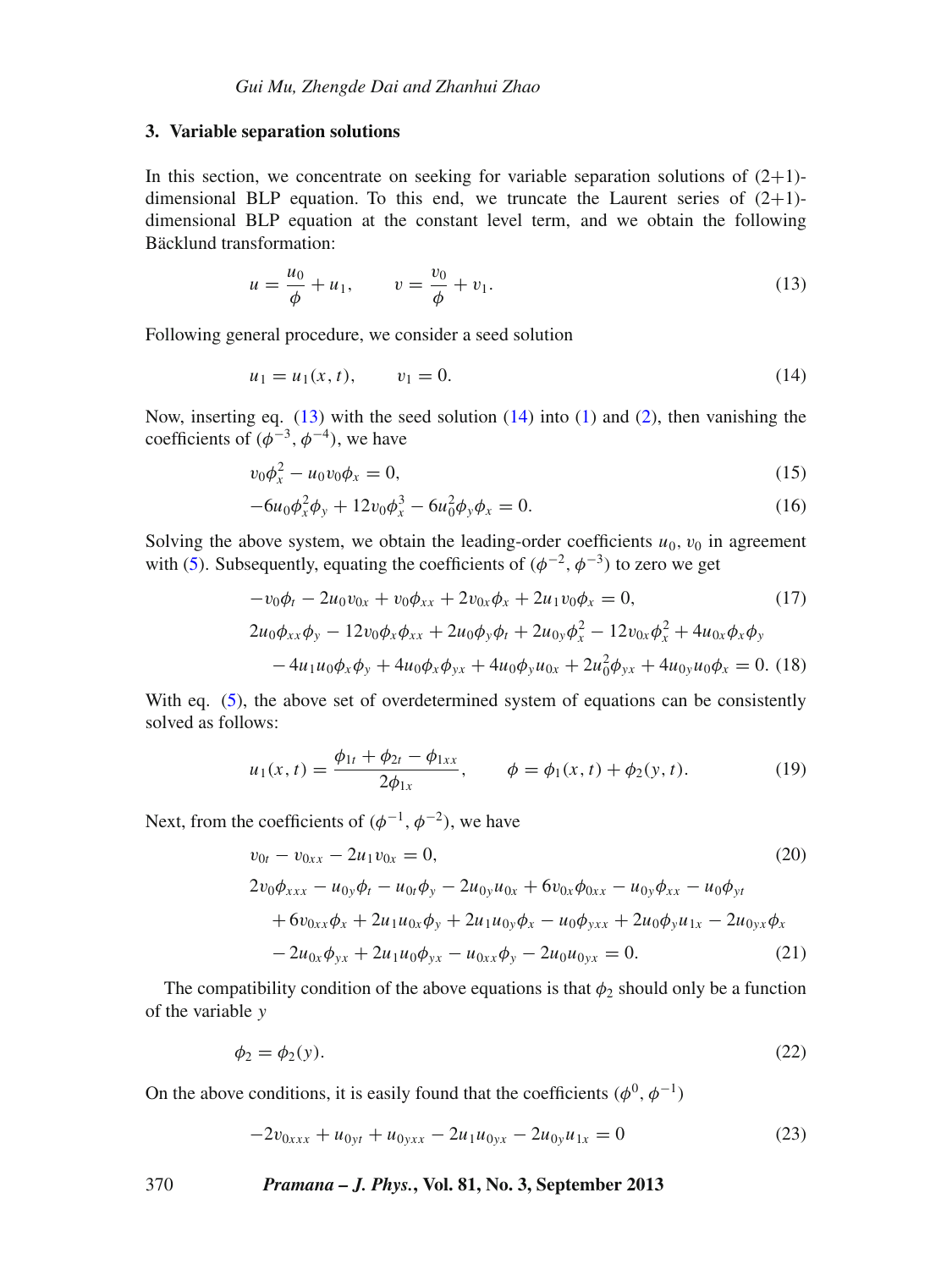hold naturally. Thus, we obtain variable separation solution of  $(2+1)$ -dimensional BLPE as

<span id="page-4-3"></span>
$$
u = \frac{\phi_{1x}}{\phi_1 + \phi_2} + \frac{\phi_{1t} - \phi_{1xx}}{2\phi_{1x}}, \quad v = \frac{\phi_{2y}}{\phi_1 + \phi_2},
$$
(24)

where  $\phi_1 = \phi_1(x, t)$  and  $\phi_2 = \phi_2(y)$  are arbitrary functions. The corresponding potential field reads as

<span id="page-4-1"></span>
$$
w = -u_y = -v_x = \frac{\phi_{2y}\phi_{1x}}{(\phi_1 + \phi_2)^2}.
$$
\n(25)

## <span id="page-4-0"></span>**4. Novel localized excitations**

So far, localized coherent structures such as the dromions, solitoff solutions, and lump solutions for the higher-dimensional NLEEs have been proposed [\[36](#page-9-14)]. In addition, it is possible to obtain more and more interesting localized structures with the help of arbitrary functions in  $(25)$ . In this paper, after many attempts, we pick out three choices of arbitrary functions  $\phi_1(x, t)$  and  $\phi_2(y)$  to construct novel localized structures as follows.

## (I) *Rogue wa*v*e*

If the arbitrary functions  $\phi_1(x, t)$  and  $\phi_2(y)$  are chosen as

$$
\phi_1(x,t) = \frac{x^2}{2} + t^2,\tag{26}
$$

$$
\phi_2(y) = a^2 + \frac{y^2}{2},\tag{27}
$$

this case yields

<span id="page-4-2"></span>
$$
w(x, y, t) = \frac{xy}{(a^2 + (x^2/2) + t^2 + (y^2/2))^2}.
$$
 (28)

Here, *a* is an arbitrary nonzero real parameter. At  $t = 0$ , the function  $w(x, y, 0)$  becomes

$$
w(x, y, 0) = \frac{xy}{(a^2 + (x^2/2) + (y^2/2))^2}.
$$

In order to obtain the maximum values of the function  $w(x, y, 0)$ , it is needed to calculate the necessary condition

$$
\frac{\partial w(x, y, 0)}{\partial x} = \frac{-4y(2a^2 - 3x^2 + y^2)}{(2a^2 + x^2 + y^2)^3} = 0,
$$

$$
\frac{\partial w(x, y, 0)}{\partial y} = \frac{-4x(2a^2 - 3y^2 + x^2)}{(2a^2 + x^2 + y^2)^3} = 0.
$$

*Pramana – J. Phys.***, Vol. 81, No. 3, September 2013** 371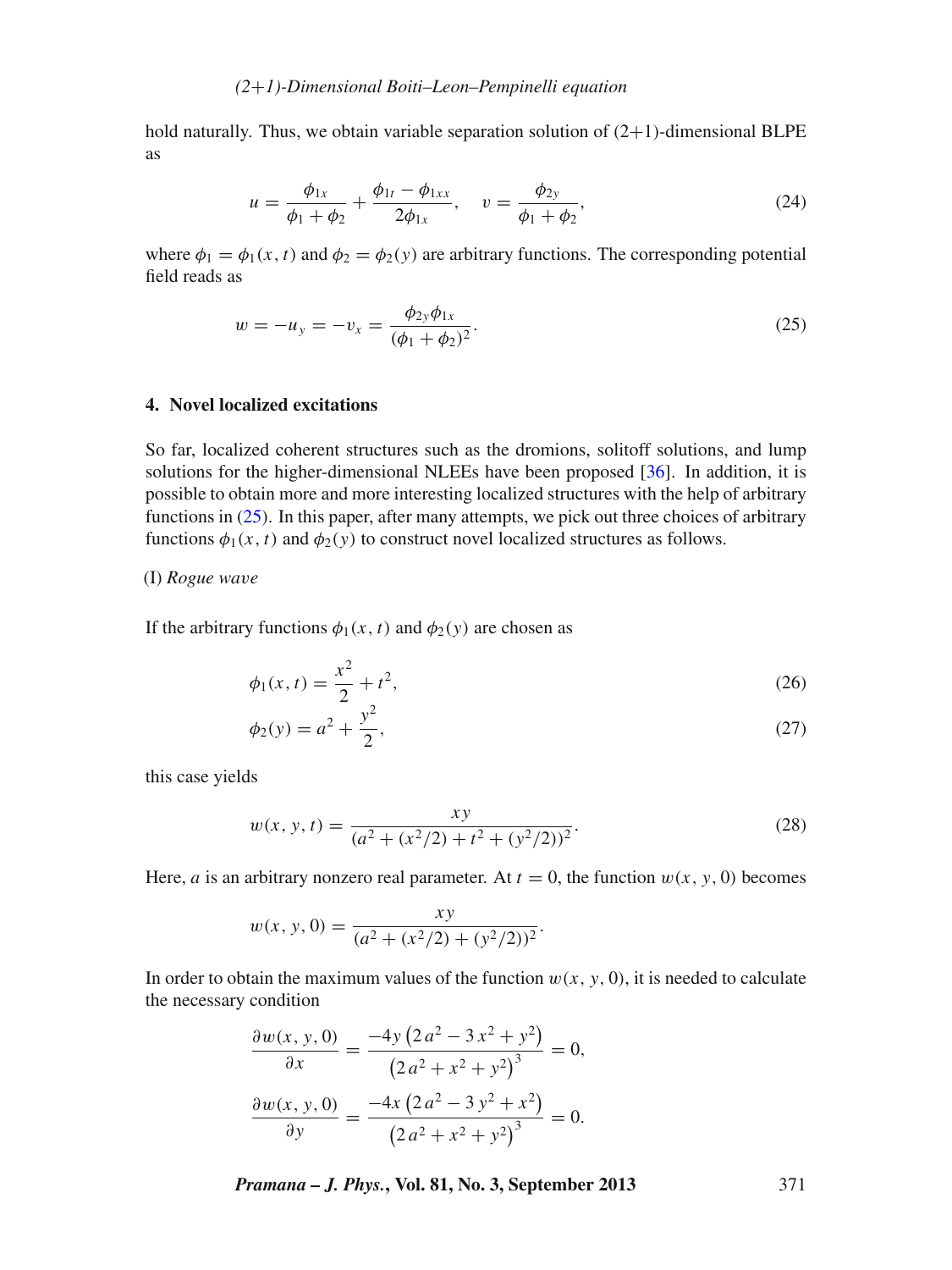Thus, solving these two conditions leads to five points

$$
(a, a), (a, -a), (-a, a), (-a, -a), (0, 0).
$$

After calculations, it is easily verified that maximum values of the function  $w(x, y, 0)$ occur at the points (−*a*, *a*) and (*a*, −*a*). Furthermore, one can get the maximum value as

$$
w_{\text{max}} = \frac{1}{4a^2}.
$$

From figure [1,](#page-5-0) it is observed that the three-dimensional spatial structure of the function  $w(x, y, 0)$  has similar structure of the rogue waves which is a point of hot discussion in recent years [\[26\]](#page-9-15). The maximum amplitude of the rogue wave solution [\(28\)](#page-4-2) increases inversely with the values of the parameter *a*. In figure [2,](#page-6-0) when  $a = 1/4$ , the maximum amplitude of this rogue wave solution is equal to 4. Meanwhile, we note that this rogue wave has two peaks whose amplitudes are equal to the amplitudes of the one-dimensional rogue waves observed in [\[25\]](#page-9-7). Indeed, it is interesting that 2D rogue waves have more diversity than 1D rogue waves as in an integrable 2D Schödinger equation proposed by Kundu's group [\[27](#page-9-8)]. Thus, it indicates that 2D rogue wave which is localized in both *x* and *y* directions may also exist in the framework of BLP equation.

#### (II) *Two solitons e*v*ol*v*e into breather after collision*

If we choose the arbitrary functions  $\phi_1(x, t)$  and  $\phi_2(y)$  as

<span id="page-5-1"></span>
$$
\phi_1(x,t) = a_0 + a_1 \cosh(k_1 x + c_1 t),\tag{29}
$$

$$
\phi_2(y) = b_0 + b_1 \tanh(k_2 y) + b_2 \exp(k_3 y) + b_3 \cos(k_4 y),\tag{30}
$$

<span id="page-5-0"></span>

**Figure 1.** The spatial structure of 2D rogue wave for eq. [\(28\)](#page-4-2) at  $t = 0$  for  $a = 1/4$ .

#### 372 *Pramana – J. Phys.***, Vol. 81, No. 3, September 2013**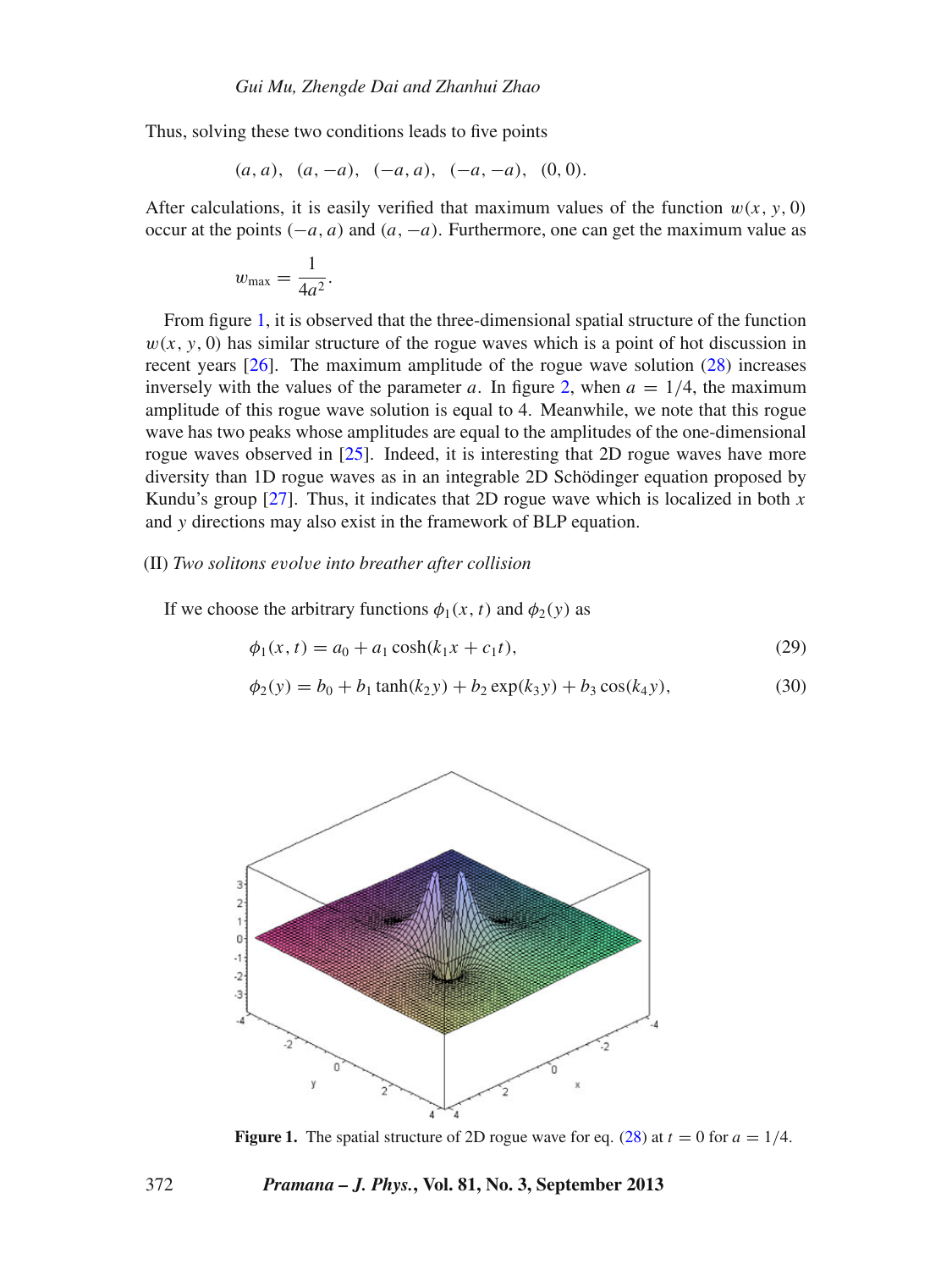<span id="page-6-0"></span>

**Figure 2.** A spatial structure in  $x-y$  plane of (a) v in [\(24\)](#page-4-3) and (b) w in [\(25\)](#page-4-1) under conditions  $(29)$  and  $(30)$ .

figure [2](#page-6-0) exhibits breather generation after two soliton collision for the parameters  $a_0 =$  $1, a_1 = 10, k_2 = k_3 = k_4 = k_1 = c_1 = b_0 = 1, b_1 = -10, b_2 = 10, b_3 = 8, t = -40.$ 

#### (III) *Multiple kink–compacton interactions*

Rosenau and Hymann have found compactons which vanish identically outside a finite region and retain their identity after multiple collisions [\[37](#page-9-16)[,38\]](#page-9-17). Then, we choose the function  $\phi_1(x, t)$  as compacton

<span id="page-6-1"></span>
$$
\phi_1(x,t) = b_0 + \sum_{i=1}^N \begin{cases} 0, & x + v_i t \le x_{0i} - \frac{\pi}{2k_i} \\ b_i \sin(k_i (x + v_i t - x_{0i})) + b_i, & x_{0i} - \frac{\pi}{2k_i} < x + v_i t \le x_{0i} + \frac{\pi}{2k_i} \\ 2b_i, & x + v_i t > x_{0i} + \frac{\pi}{2k_i} \end{cases}
$$
(31)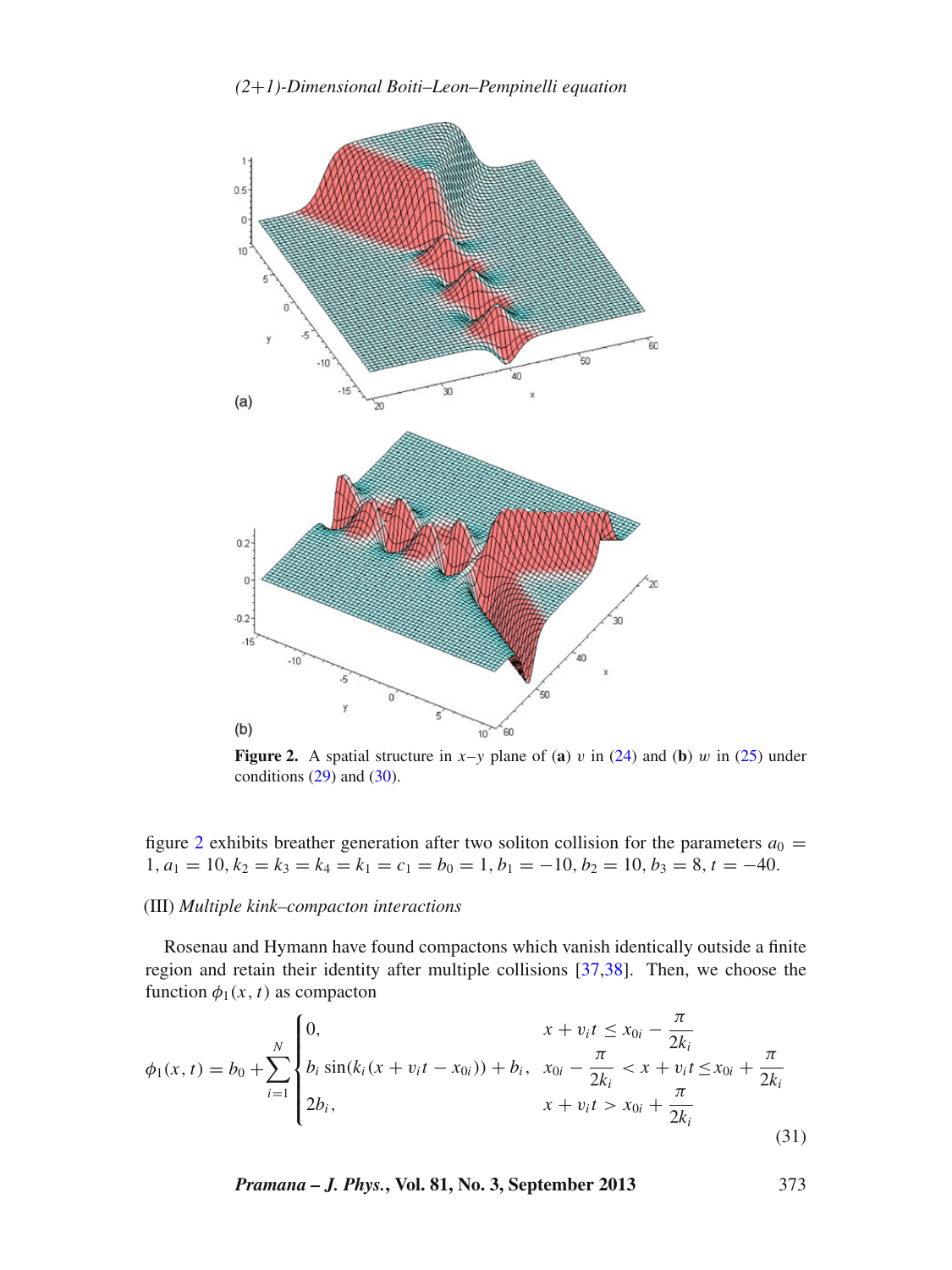

<span id="page-7-0"></span>374 *Pramana – J. Phys.***, Vol. 81, No. 3, September 2013**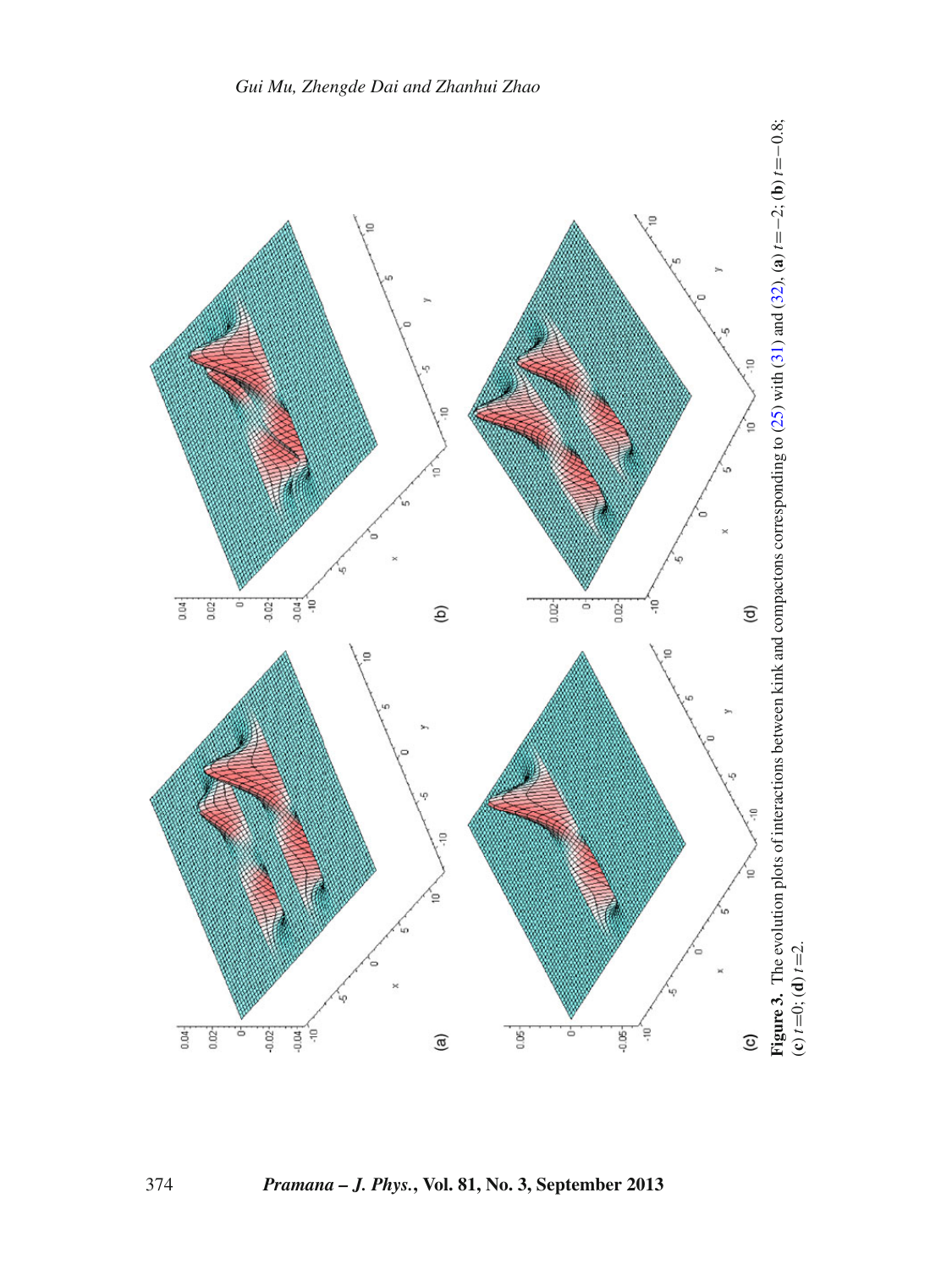and  $\phi_2(y)$  as a combination of hyperbolic cosh function in the following form:

<span id="page-8-5"></span>
$$
\phi_2(y) = c_0 + \sum_{i=1}^{M} c_i \cosh(l_i(y + y_{0i})), \tag{32}
$$

where  $b_i$ ,  $x_{0i}$ ,  $k_i$ ,  $c_i$ ,  $y_{0i}$ , and  $v_i$  are arbitrary constants. For  $M = 1$ ,  $N = 2$ ,  $b_0 = 80$ ,  $b_1 =$  $-2, b_2 = -10, k_1 = k_2 = 1, v_1 = -1, v_2 = 2, c_0 = 0, c_1 = 1, l_1 = 1, x_{01} = x_{02}$  $y_{01} = 0$ , figure [3](#page-7-0) shows that interaction between two kink–compactons is inelastic.

## <span id="page-8-4"></span>**5. Conclusions**

In this work, Painlevé integrability of  $(2+1)$ -dimensional BLP equation has been effectively demonstrated using the standard WTC–Kruskal approach. This outcome has been compared with the modification of the Painlevé test of Garagash [\[39](#page-9-13)], and then by using a singular manifold method based on Painlevé truncation, variable separation solutions with two arbitrary functions are obtained. Based on  $(24)$ , new types of interactions among solitons as well as kink–compactons of BLPE are investigated both analytically and graphically. Meanwhile, the arbitrary function allows us to construct rogue wave solution of BLP equation. It is expected that the interaction among rogue wave also can be studied by the proper choice of the arbitrary functions in the future. To the best of our knowledge, these novel properties and interesting localized structures are investigated for the fist time in BLP equation.

#### **Acknowledgements**

The work was supported in part by the National Natural Science Foundation of China (No. 11061028). Gui Mu is very grateful to Prof. Zhenyun Qin for the enthusiastic support and useful suggestions. All authors are very grateful to the referee's kind and valuable suggestions.

## **References**

- <span id="page-8-0"></span>[1] N J Zabusky and M D Kruskal, *Phys. Re*v*. Lett.* **15**, 240 (1965)
- <span id="page-8-1"></span>[2] M J Ablowitz and P A Clarkson, *Soliton, nonlinear e*v*olution equations and in*v*erse scattering* (Cambridge University Press, Cambridge, 1999)
- [3] J Weiss, M Tabor and G Carnevale, *J. Math. Phys.* **24**, 522 (1983)
- <span id="page-8-2"></span>[4] A K Pogrebkov, *Inverse Problems* **5**, L7 (1989)
- [5] J Weiss, *J. Math. Phys.* **24**, 1405 (1983)
- [6] W H Steeb, M Kloke and B M Spieker, *Z Naturforsch* **38a**, 1054 (1983)
- <span id="page-8-3"></span>[7] J Weiss, *J. Math. Phys.* **25**, 2226 (1983)
- [8] M Musette and R Conter, *J. Math. Phys.* **32**, 1450 (1991)
- [9] S Y Lou, *Phys. Re*v*. Lett.* **80**, 5027 (1998)
- [10] S Y Lou, *J. Math. Phys.* **39**, 5364 (1998)
- [11] R Conte, *The Painle*v*é property, one century later* (Springer-Verlag, New York, 1999)
- [12] A Ramani and B Grammaticos, *Phys. Rep.* **180**, 159 (1989)
- [13] S L Zhang, B Wu and S Y Lou, *Phys. Lett. A* **300**, 40 (2002)